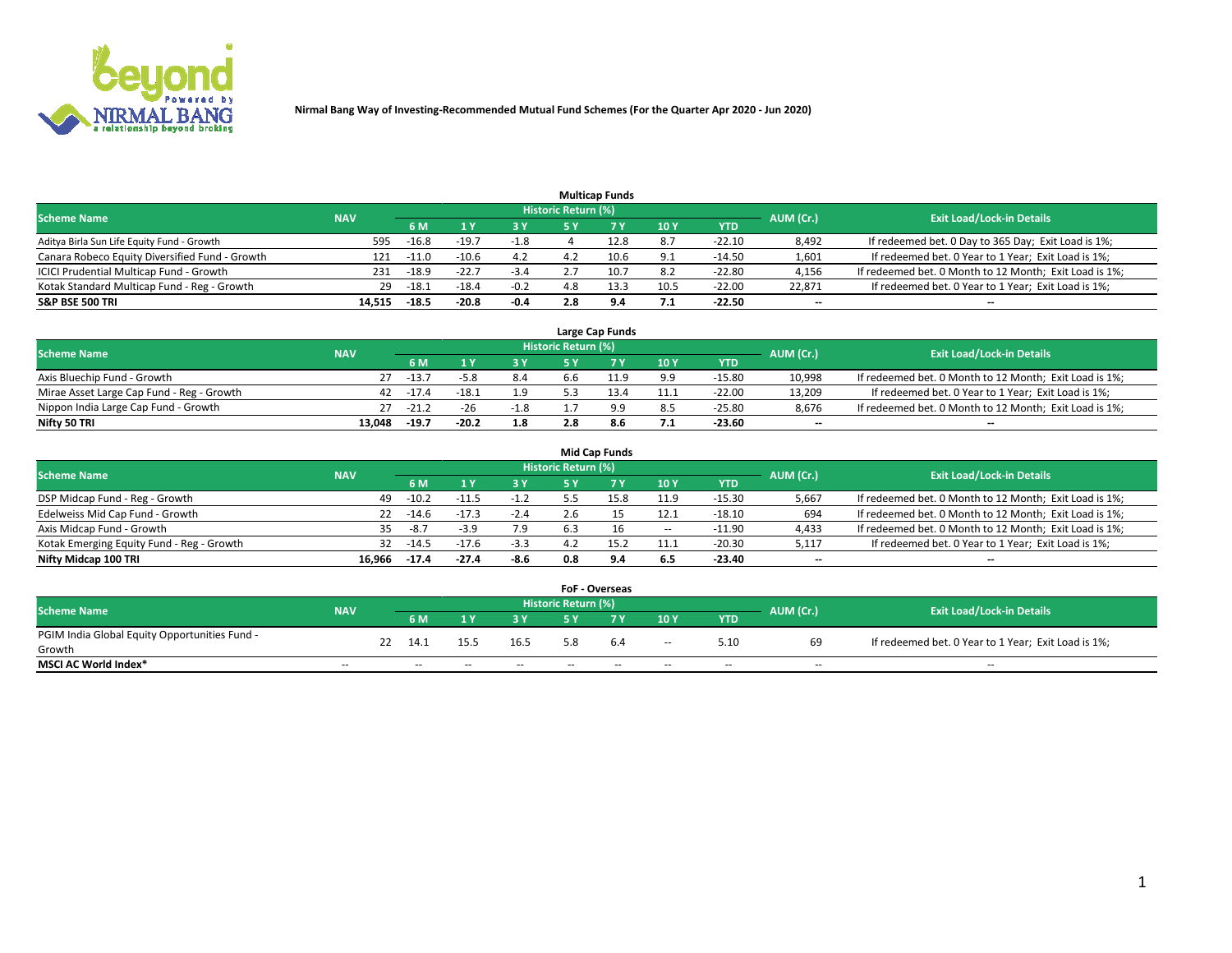

|                                                  |            |         |         |        |                     | Large & Midcap |      |            |           |                                                        |
|--------------------------------------------------|------------|---------|---------|--------|---------------------|----------------|------|------------|-----------|--------------------------------------------------------|
| <b>Scheme Name</b>                               | <b>NAV</b> |         |         |        | Historic Return (%) |                |      |            | AUM (Cr.) | <b>Exit Load/Lock-in Details</b>                       |
|                                                  |            | 6 M     |         | 3 Y    | 5٧                  |                | 10Y  | <b>YTD</b> |           |                                                        |
| Canara Robeco Emerging Equities - Growth         | 81         | -11.4   | $-14.6$ | $-0.2$ | 6.2                 |                | 14.8 | $-16.30$   | 4,254     | If redeemed bet. 0 Year to 1 Year; Exit Load is 1%;    |
| Invesco India Growth Opportunities Fund - Growth | 29         | $-16.7$ | $-16.1$ | 2.6    | 4.1                 | 11.9           | 9.7  | $-20.00$   | 1,986     | If redeemed bet. 0 Year to 1 Year; Exit Load is 1%;    |
| Sundaram Large and Mid Cap Fund - Reg - Growth   | 28         | $-21.4$ | $-19.4$ | $-0.3$ | 3.8                 | .              | 7.6  | $-23.60$   | 885       | If redeemed bet. 0 Month to 12 Month; Exit Load is 1%; |
| Principal Emerging Bluechip Fund - Growth        | 89         | $-13.6$ | $-15.3$ | $-1.3$ |                     |                | 11.5 | $-17.90$   | 1,596     | If redeemed bet. 0 Day to 365 Days; Exit Load is 1%;   |
| NIFTY Large Midcap 250 TRI                       | 5.805      | $-17.0$ | $-21.1$ | $-1.3$ | 3.5                 |                | 8.1  | $-21.70$   | $-$       | --                                                     |

|                                  |            |         |         |        |                     | <b>Focused Funds</b> |        |            |           |                                                        |
|----------------------------------|------------|---------|---------|--------|---------------------|----------------------|--------|------------|-----------|--------------------------------------------------------|
| <b>Scheme Name</b>               | <b>NAV</b> |         |         |        | Historic Return (%) |                      |        |            | AUM (Cr.) | <b>Exit Load/Lock-in Details</b>                       |
|                                  |            | 6 M     |         |        |                     |                      | 10Y    | <b>YTD</b> |           |                                                        |
| Axis Focused 25 Fund - Growth    | 25.        | $-17.4$ |         | 4.5    | b.9                 | 11.6                 | $\sim$ | $-20.10$   | 8.185     | If redeemed bet. 0 Month to 12 Month; Exit Load is 1%; |
| SBI Focused Equity Fund - Growth | 128        | $-12.3$ |         |        |                     |                      | 13.2   | $-16.80$   | 7.012     | If redeemed bet. 0 Year to 1 Year; Exit Load is 1%;    |
| <b>S&amp;P BSE 500 TRI</b>       | 14.515     | $-18.5$ | $-20.8$ | $-0.4$ | 2.8                 | ۰                    | 7.1    | -22.50     | $- -$     | $\overline{\phantom{a}}$                               |

| <b>Small Cap Funds</b>                         |            |                                  |         |         |     |           |       |            |                          |                                                     |  |  |  |
|------------------------------------------------|------------|----------------------------------|---------|---------|-----|-----------|-------|------------|--------------------------|-----------------------------------------------------|--|--|--|
| <b>Scheme Name</b>                             | AUM (Cr.)  | <b>Exit Load/Lock-in Details</b> |         |         |     |           |       |            |                          |                                                     |  |  |  |
|                                                | <b>NAV</b> | 6 M                              |         | 3 Y     | 5 Y | <b>7Y</b> | 10Y   | <b>YTD</b> |                          |                                                     |  |  |  |
| Franklin India Smaller Companies Fund - Growth | 37         | $-23.4$                          | $-32.4$ | $-11.1$ |     | 13.3      | 10.6  | $-25.50$   | 4,506                    | If redeemed bet. 0 Year to 1 Year; Exit Load is 1%; |  |  |  |
| HDFC Small Cap Fund - Growth                   | 29         | $-24.7$                          | $-35.2$ | $-5.9$  | 1.6 |           | 7.5   | $-25.20$   | 6,247                    | If redeemed bet. 0 Year to 1 Year; Exit Load is 1%; |  |  |  |
| L&T Emerging Businesses Fund - Reg - Growth    | 17         | $-23.9$                          | $-32.2$ | $-8.5$  | 2.6 | $- -$     | $\!-$ | $-26.40$   | 3,815                    | If redeemed bet. 0 Year to 1 Year; Exit Load is 1%; |  |  |  |
| SBI Small Cap Fund - Growth                    | 44         | $-13.8$                          | $-15.5$ |         |     | 20.3      | 15.4  | $-17.40$   | 2,704                    | If redeemed bet. 0 Year to 1 Year; Exit Load is 1%; |  |  |  |
| Nifty Smallcap 100 TRI                         | 5.051      | $-24.7$                          | $-38.6$ | $-16.1$ |     | 4.9       | 2.2   | -29.50     | $\overline{\phantom{a}}$ | --                                                  |  |  |  |

## **ELSS Schemes (Tax Saving u/s 80-C)**

| <b>Scheme Name</b>                           | <b>NAV</b> |         |         | <b>Historic Return (%)</b> |       |      |                          |            | AUM (Cr.) | <b>Exit Load/Lock-in Details</b> |
|----------------------------------------------|------------|---------|---------|----------------------------|-------|------|--------------------------|------------|-----------|----------------------------------|
|                                              |            | 6 M     |         | <b>3 Y</b>                 | 5 Y   |      | 10Y                      | <b>YTD</b> |           |                                  |
| Aditya Birla Sun Life Tax Relief 96 - Growth | 27         | $-13.0$ | $-17.1$ | 0.8                        | 3.8   | 13.5 | 9.1                      | $-17.30$   | 8,167     | Nil                              |
| Axis Long Term Equity Fund - Growth          | 41         | $-14.$  | $-8.7$  | 5.5                        |       | 16.2 | 14.1                     | -17.30     | 17,495    | Nil                              |
| Canara Robeco Equity Tax Saver Fund - Growth | 59         | -9.9    | -9.8    | 4.4                        |       | 11.4 | 9.6                      | $-13.20$   | 829       | Nil                              |
| Invesco India Tax Plan - Growth              | 44         | $-14.7$ | $-15.2$ | 1.8                        | 4.1   | 12.9 | 10.6                     | $-18.70$   | 806       | Nil                              |
| Mirae Asset Tax Saver Fund - Reg - Growth    | 15         | $-14.7$ | $-15.2$ | 3.7                        | $- -$ | $-$  | $\overline{\phantom{a}}$ | $-20.50$   | 2,671     | Nil                              |
| <b>S&amp;P BSE 200 TRI</b>                   | 4.717      | $-18.4$ | $-19.9$ | 0.6                        |       | 9.5  | 7.4                      | $-22.40$   | $- -$     | $-$                              |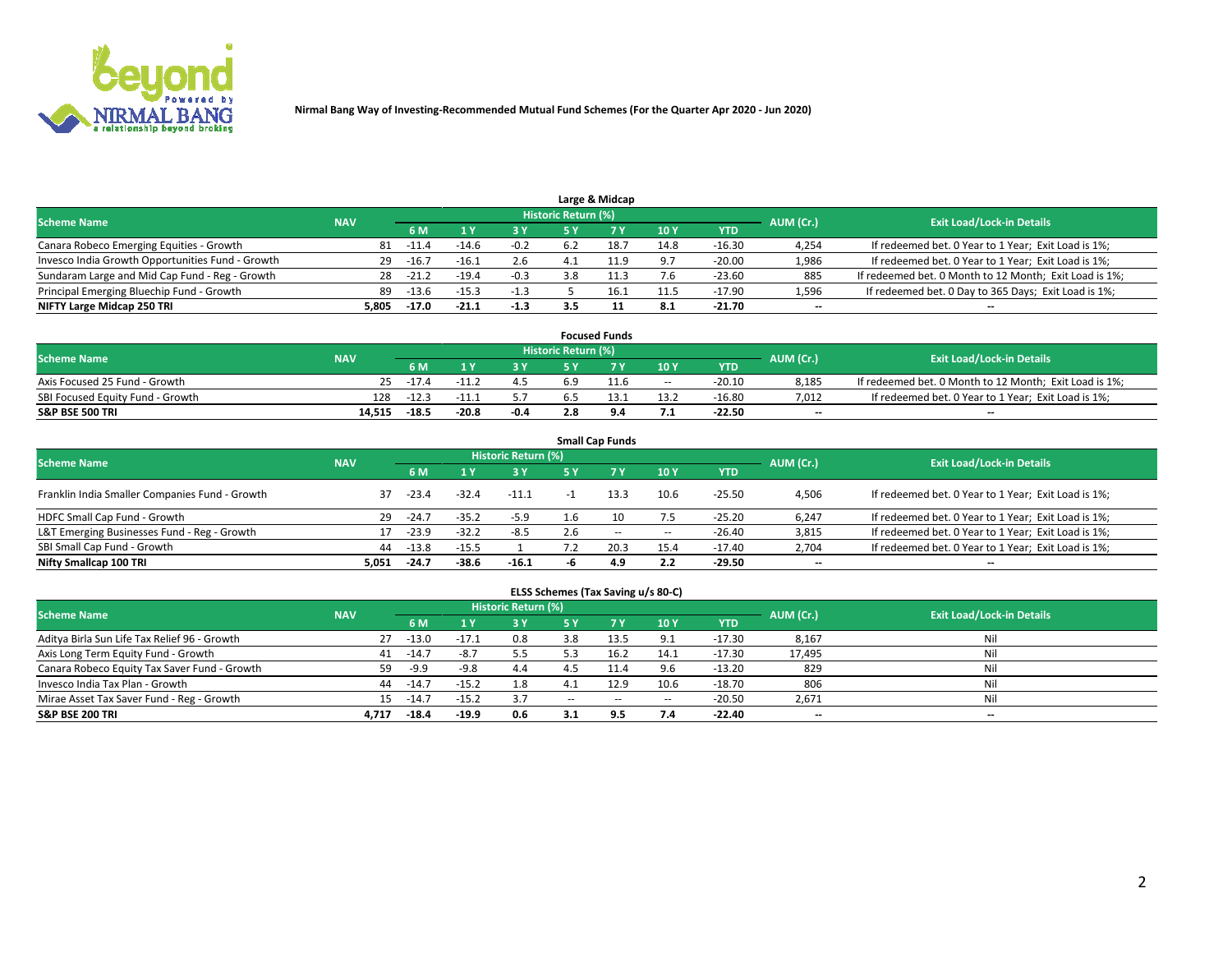

|                                           |            |                                  |         |        |     | <b>Contra/Value Fund</b> |      |            |       |                                                     |
|-------------------------------------------|------------|----------------------------------|---------|--------|-----|--------------------------|------|------------|-------|-----------------------------------------------------|
| <b>Scheme Name</b>                        | AUM (Cr.)  | <b>Exit Load/Lock-in Details</b> |         |        |     |                          |      |            |       |                                                     |
|                                           | <b>NAV</b> | 6 M                              |         | 3 Y    |     |                          | 10Y  | <b>YTD</b> |       |                                                     |
| Kotak India EQ Contra Fund - Reg - Growth | 43         | $-19.1$                          | $-19.5$ | 1.8    |     | Q 3                      | 7.6  | $-22.20$   | 631   | If redeemed bet. 0 Year to 1 Year; Exit Load is 1%; |
| Invesco India Contra Fund - Growth        | 40         | $-14.5$                          |         |        |     |                          | 10.1 | $-18.50$   | 3,658 | If redeemed bet. 0 Year to 1 Year; Exit Load is 1%; |
| UTI Value Opportunities Fund - Growth     | 52         | $-13.7$                          | $-16.6$ | 0.2    |     |                          |      | $-19.40$   | 3,294 | If redeemed bet. 0 Year to 1 Year; Exit Load is 1%; |
| Nippon India Value Fund - Growth          | 58         | $-19.7$                          | $-22.7$ | $-2.7$ |     | 9.9                      | 7.1  | $-22.80$   | 2,162 | If redeemed bet. 0 Year to 1 Year; Exit Load is 1%; |
| <b>S&amp;P BSE 500 TRI</b>                | 14,515     | $-18.5$                          | $-20.8$ | -0.4   | 2.8 | 9.4                      | 7.1  | $-22.50$   | $- -$ | $-$                                                 |

| Sector/Thematic                                                           |            |         |         |                     |                          |                          |                          |          |                          |                                                        |  |  |  |
|---------------------------------------------------------------------------|------------|---------|---------|---------------------|--------------------------|--------------------------|--------------------------|----------|--------------------------|--------------------------------------------------------|--|--|--|
| <b>Scheme Name</b>                                                        | <b>NAV</b> |         |         | Historic Return (%) |                          |                          |                          |          | AUM (Cr.)                | <b>Exit Load/Lock-in Details</b>                       |  |  |  |
|                                                                           |            | 6 M     |         | <b>3Y</b>           | 5 Y                      | 7Y                       | 10Y                      | YTD      |                          |                                                        |  |  |  |
| Canara Robeco Consumer Trends Fund - Reg -<br>Growth                      | 37         | $-11.5$ | $-6.7$  | 5.3                 | 7.5                      | 13.4                     | 12                       | $-13.40$ | 314                      | If redeemed bet. 0 Year to 1 Year; Exit Load is 1%;    |  |  |  |
| Mirae Asset Great Consumer Fund - Growth                                  | 30         | $-16.1$ | $-14.2$ | 5.3                 | 5.9                      | 13.6                     | $\hspace{0.05cm} \cdots$ | $-18.70$ | 774                      | If redeemed bet. 0 Year to 1 Year; Exit Load is 1%;    |  |  |  |
| <b>ICICI Prudential Technology Fund - Growth</b>                          | 47         | $-20.0$ | $-21.2$ | 6.7                 | 2.8                      | 13.1                     | 11.7                     | $-19.70$ | 320                      | If redeemed bet. 0 Day to 15 Day; Exit Load is 1%;     |  |  |  |
| Nippon India Pharma Fund - Growth                                         | 176        | 24.4    | 14.6    | 9.1                 | 5.1                      | 14.6                     | 13.6                     | 16.00    | 2,190                    | If redeemed bet. 0 Year to 1 Year; Exit Load is 1%;    |  |  |  |
| BNP Paribas India Consumption Fund - Reg - Growth                         | 12         | -6.0    | 0.6     | $\sim$ $-$          | $\overline{\phantom{a}}$ | $\overline{\phantom{a}}$ | $\overline{\phantom{a}}$ | $-9.90$  | 441                      | If redeemed bet. 0 Month to 12 Month; Exit Load is 1%; |  |  |  |
| ICICI Prudential Banking and Financial Services Fund -<br>Retail - Growth | 45         | $-29.1$ | $-32.9$ | $-5.3$              | 3.9                      | 11.1                     | 11.3                     | $-36.10$ | 2,535                    | If redeemed bet. 0 Day to 15 Day; Exit Load is 1%;     |  |  |  |
| <b>S&amp;P BSE 500 TRI</b>                                                | 14.515     | $-18.5$ | $-20.8$ | $-0.4$              | 2.8                      | 9.4                      | 7.1                      | $-22.50$ | $\overline{\phantom{a}}$ | --                                                     |  |  |  |

| <b>Dynamic Asset Allocation Funds</b>                      |            |         |         |                            |     |                          |            |            |                          |                                                          |  |  |  |
|------------------------------------------------------------|------------|---------|---------|----------------------------|-----|--------------------------|------------|------------|--------------------------|----------------------------------------------------------|--|--|--|
| <b>Scheme Name</b>                                         | <b>NAV</b> |         |         | <b>Historic Return (%)</b> |     |                          |            |            | AUM (Cr.)                | <b>Exit Load/Lock-in Details</b>                         |  |  |  |
|                                                            |            | 6 M     |         | $-3Y$                      | 5 Y | <b>7Y</b>                | <b>10Y</b> | <b>YTD</b> |                          |                                                          |  |  |  |
| ICICI Prudential Balanced Advantage Fund - Reg -<br>Growth | 33         | $-10.9$ | $-8.1$  | 2.6                        |     | 10.2                     | 10         | $-14.00$   | 22,849                   | If redeemed bet. 0 Year to 1 Year; Exit Load is 1%;      |  |  |  |
| Invesco India Dynamic Equity Fund - Growth                 | 26         | $-11.9$ | $-9.8$  | 1.1                        | 3.6 | 9.6                      | 8.2        | $-13.60$   | 684                      | If redeemed bet. 0 Month to 3 Month; Exit Load is 0.25%; |  |  |  |
| Nippon India Balanced Advantage Fund - Growth              | 83         | $-9.1$  | $-9.7$  | 1.8                        |     | 9.9                      | 8.9        | $-12.10$   | 2,529                    | If redeemed bet. 0 Month to 12 Month; Exit Load is 1%;   |  |  |  |
| HDFC Balanced Advantage Fund - Growth                      | 163        | $-15.2$ | $-18.8$ | 0.5                        | 3.6 |                          |            | $-19.30$   | 32,369                   | If redeemed bet. 0 Year to 1 Year; Exit Load is 1%;      |  |  |  |
| SBI Dynamic Asset Allocation Fund - Reg - Growth           | 12         | $-11.4$ | $-12.1$ | 1.5                        | 3.4 | $\overline{\phantom{a}}$ | -          | $-14.30$   | 545                      | If redeemed bet. 0 Month to 12 Month; Exit Load is 1%;   |  |  |  |
| NIFTY 50 Hybrid Composite Debt 65:35 Index                 | 9,093      | $-10.6$ | -8.8    | 4.5                        | 5.2 | 8.9                      |            | -13.90     | $\overline{\phantom{a}}$ | --                                                       |  |  |  |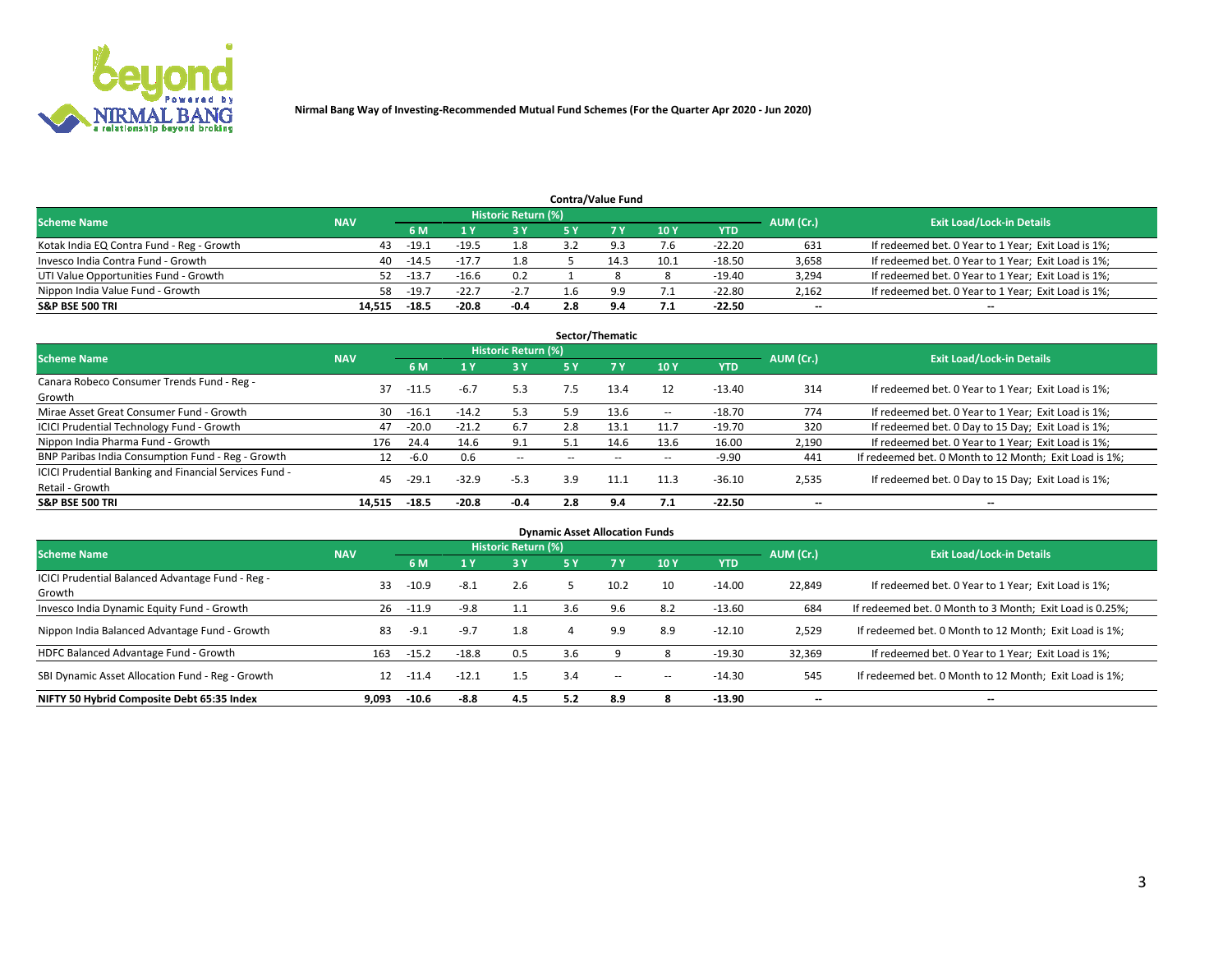

|                                                 |            |                                  |         |            |       | <b>Hybrid Aggressive</b> |                          |            |                          |                                                        |
|-------------------------------------------------|------------|----------------------------------|---------|------------|-------|--------------------------|--------------------------|------------|--------------------------|--------------------------------------------------------|
| <b>Scheme Name</b>                              | AUM (Cr.)  | <b>Exit Load/Lock-in Details</b> |         |            |       |                          |                          |            |                          |                                                        |
|                                                 | <b>NAV</b> | 6 M                              |         | <b>3 Y</b> |       |                          | 10Y                      | <b>YTD</b> |                          |                                                        |
| ICICI Prudential Equity & Debt Fund - Growth    | 117        | $-12.0$                          | $-13.9$ | 0.7        |       |                          | 10.9                     | $-16.70$   | 16,219                   | If redeemed bet. 0 Year to 1 Year; Exit Load is 1%;    |
| Mirae Asset Hybrid - Equity Fund - Reg - Growth | 13         | $-10.4$                          | $-11.2$ | 3.3        | $- -$ | $\sim$                   | $\overline{\phantom{a}}$ | $-15.40$   | 2,923                    | If redeemed bet. 0 Year to 1 Year; Exit Load is 1%;    |
| SBI Equity Hybrid Fund - Growth                 | 126        | $-10.6$                          |         | 4.7        |       |                          | 9.9                      | $-13.70$   | 26.925                   | If redeemed bet. 0 Month to 12 Month; Exit Load is 1%; |
| Canara Robeco Equity Hybrid Fund - Growth       | 151        | -6.4                             | -47     | 4.5        |       |                          | 10.4                     | $-9.90$    | 2,621                    | If redeemed bet. 0 Year to 1 Year; Exit Load is 1%;    |
| NIFTY 50 Hybrid Composite Debt 65:35 Index      | 9,093      | $-10.6$                          | -8.8    | 4.5        | J.L   | 8.9                      |                          | $-13.90$   | $\overline{\phantom{a}}$ | --                                                     |

| <b>Arbitrage Fund</b>                      |            |     |        |  |                     |  |  |     |            |           |                                                          |  |  |
|--------------------------------------------|------------|-----|--------|--|---------------------|--|--|-----|------------|-----------|----------------------------------------------------------|--|--|
| <b>Scheme Name</b>                         | <b>NAV</b> |     |        |  | Historic Return (%) |  |  |     |            | AUM (Cr.) | <b>Exit Load/Lock-in Details</b>                         |  |  |
|                                            |            |     | 1 M    |  | 6 M                 |  |  | 3 Y | <b>YTD</b> |           |                                                          |  |  |
| IDFC Arbitrage Fund - Reg - Growth         |            | 25. | $-1.5$ |  |                     |  |  | 5.9 | 4.40       | 6.491     | If redeemed bet. 0 Month to 1 Month; Exit Load is 0.25%; |  |  |
| Kotak Equity Arbitrage Fund - Reg - Growth |            | 28  | 0.6    |  | 4.9                 |  |  | 6.1 | 5.20       | 10.580    | If redeemed bet. 0 Day to 30 Day; Exit Load is 0.25%;    |  |  |
| Nippon India Arbitrage Fund - Growth       |            | 20  | 0.6    |  | 4.8                 |  |  | 6.2 | 5.20       | 6.821     | If redeemed bet. 0 Month to 1 Month; Exit Load is 0.25%; |  |  |

| <b>Equity Saver</b>                      |                          |    |                          |       |                     |     |                          |                          |                          |           |                                                        |  |  |  |
|------------------------------------------|--------------------------|----|--------------------------|-------|---------------------|-----|--------------------------|--------------------------|--------------------------|-----------|--------------------------------------------------------|--|--|--|
| <b>Scheme Name</b>                       | <b>NAV</b>               |    |                          |       | Historic Return (%) |     |                          |                          |                          | AUM (Cr.) | <b>Exit Load/Lock-in Details</b>                       |  |  |  |
|                                          |                          |    | 6 M                      |       |                     |     |                          | 10Y                      | <b>YTD</b>               |           |                                                        |  |  |  |
| Axis Equity Saver Fund - Reg - Growth    |                          |    | -h. 4                    |       |                     | $-$ | $-$                      | $\sim$                   | $-8.30$                  | 680       | If redeemed bet. 0 Month to 12 Month; Exit Load is 1%; |  |  |  |
| Kotak Equity Savings Fund - Reg - Growth |                          | 14 | -4 °                     |       |                     |     | $-$                      | $\sim$                   | -6.40                    | .449      | If redeemed bet. 0 Year to 1 Year; Exit Load is 1%;    |  |  |  |
| CRISIL Hybrid 50+50 - Moderate Index*    | $\overline{\phantom{a}}$ |    | $\overline{\phantom{a}}$ | $- -$ | $-$                 | $-$ | $\overline{\phantom{a}}$ | $\overline{\phantom{a}}$ | $\overline{\phantom{a}}$ | $- -$     | $\overline{\phantom{a}}$                               |  |  |  |

| <b>Liquid Funds</b>                 |            |            |       |                            |     |     |            |                 |           |                                  |  |  |  |
|-------------------------------------|------------|------------|-------|----------------------------|-----|-----|------------|-----------------|-----------|----------------------------------|--|--|--|
| <b>Scheme Name</b>                  | <b>NAV</b> |            |       | <b>Historic Return (%)</b> |     |     | <b>YTM</b> | Avg             | AUM (Cr.) | <b>Exit Load/Lock-in Details</b> |  |  |  |
|                                     |            | <b>1 W</b> | ואי י | 1 M                        | з м | 1Y  |            | <b>Maturity</b> |           |                                  |  |  |  |
| Axis Liquid Fund - Growth           | 2.200      | 6.5        |       |                            |     | b.2 | 4.49       | 0.15            | 19,980    | *Ref Footnote                    |  |  |  |
| IDFC Cash Fund - Reg - Growth       | 2,397      | -6.5       |       | 6.2                        |     |     | 4.89       | 0.13            | 7,003     | *Ref Footnote                    |  |  |  |
| Mahindra Liquid Fund - Reg - Growth | 1,286      | 6.3        |       | 6.4                        |     |     | 4.85       | 0.13            | 2,098     | *Ref Footnote                    |  |  |  |
| Kotak Liquid Fund - Reg - Growth    | 4,011      | -6.1       | 4.9   | 6.2                        | _ _ |     | 4.37       | 0.16            | 23,622    | *Ref Footnote                    |  |  |  |
| <b>CRISIL Liquid Fund Index</b>     | $- -$      | 6.3        |       | 5.8                        | 5.6 | 6.3 | $- -$      | $- -$           | $- -$     | $-$                              |  |  |  |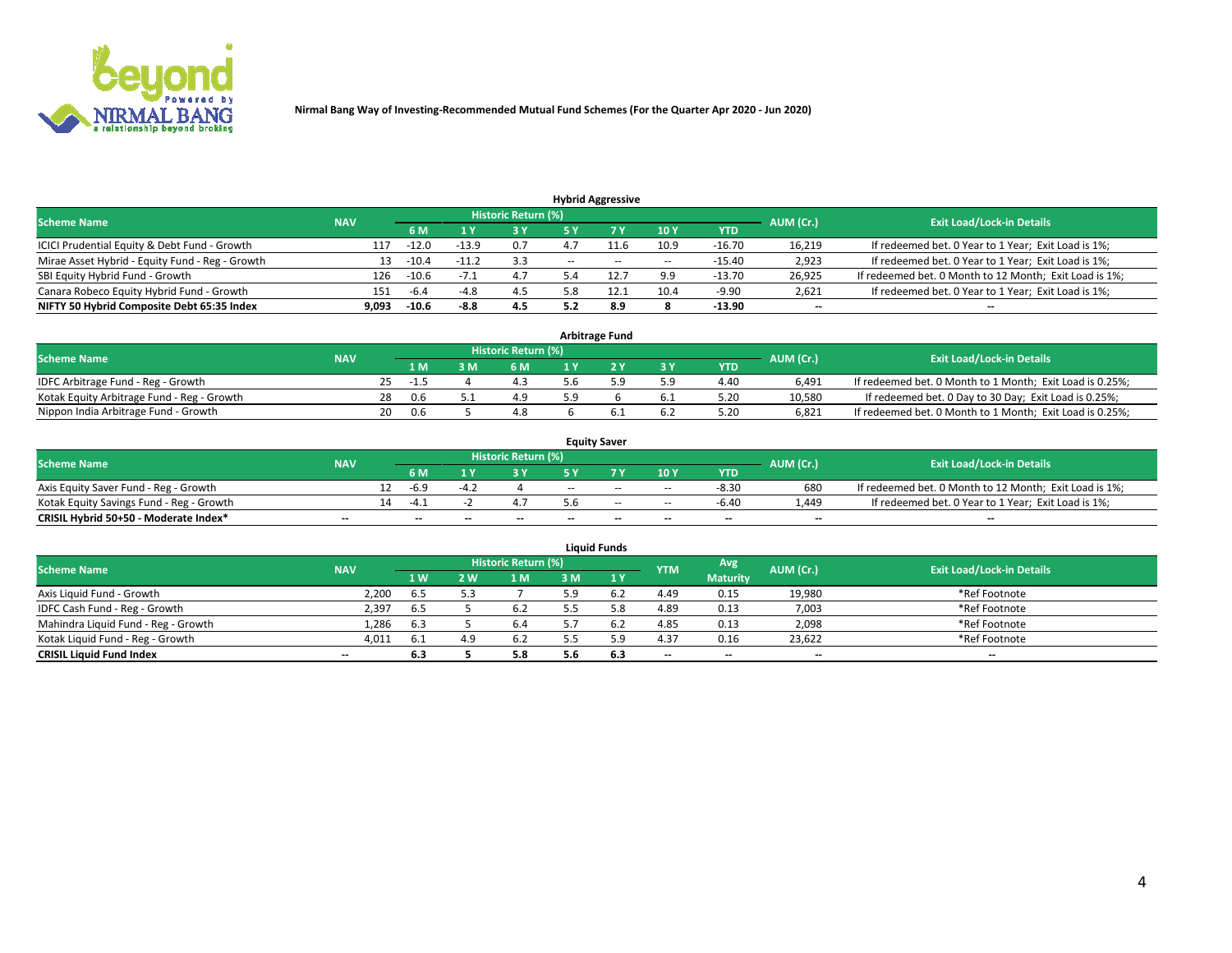

|                                               |            |     |     |                     |     | <b>Ultra Short Fund</b> |                          |                          |                          |                                  |
|-----------------------------------------------|------------|-----|-----|---------------------|-----|-------------------------|--------------------------|--------------------------|--------------------------|----------------------------------|
| <b>Scheme Name</b>                            | <b>NAV</b> |     |     | Historic Return (%) |     |                         | <b>YTM</b>               | Avg                      | AUM (Cr.)                | <b>Exit Load/Lock-in Details</b> |
|                                               |            | 1 M |     | 6 M                 |     | ע כ                     |                          | <b>Maturity</b>          |                          |                                  |
| IDFC Ultra Short Term Fund - Reg - Growth     |            |     |     | 6.3                 |     | $\sim$                  | 5.87                     | 0.48                     | 4,182                    | Nil                              |
| Sundaram Ultra Short Term Fund - Reg - Growth |            | د.8 |     |                     | $-$ | $\sim$                  | 5.31                     | 0.51                     | 332                      | Nil                              |
| L&T Ultra Short Term Fund - Growth            | 33         | 10. |     | 6.1                 |     |                         | 5.9                      | 0.53                     | 1,670                    | Nil                              |
| <b>NIFTY Ultra Short Duration Debt Index</b>  | 4,072      | 6.8 | 6.3 | 6.3                 |     |                         | $\overline{\phantom{a}}$ | $\overline{\phantom{a}}$ | $\overline{\phantom{a}}$ | $- -$                            |

| <b>Money Market Fund</b>                         |            |      |     |                            |     |                          |                          |                 |           |                                  |  |  |  |  |
|--------------------------------------------------|------------|------|-----|----------------------------|-----|--------------------------|--------------------------|-----------------|-----------|----------------------------------|--|--|--|--|
| <b>Scheme Name</b>                               | <b>NAV</b> |      |     | <b>Historic Return (%)</b> |     |                          | <b>YTM</b>               | Avg             | AUM (Cr.) | <b>Exit Load/Lock-in Details</b> |  |  |  |  |
|                                                  |            | 1 M  | ١M  | 6 M                        |     | 3 Y                      |                          | <b>Maturity</b> |           |                                  |  |  |  |  |
| Aditya Birla Sun Life Money Manager Fund - Reg - | 270        | 10.3 |     | 6.5                        |     |                          | 6.57                     | 0.80            | 8,318     | Nil                              |  |  |  |  |
| Growth                                           |            |      |     |                            |     |                          |                          |                 |           |                                  |  |  |  |  |
| Franklin India Savings Fund - Growth             | 37         | 10.2 | 6.8 | 6.4                        |     |                          | 6.57                     | 0.71            | 3,357     | Nil                              |  |  |  |  |
| Nippon India Money Market Fund - Growth          | 3,043      | 8.4  |     | 6.2                        |     |                          | 6.22                     | 0.55            | 3,491     | Nil                              |  |  |  |  |
| <b>CRISIL Liquid Fund Index</b>                  | $- -$      | 5.8  |     | 5.6                        | 6.3 | $\overline{\phantom{a}}$ | $\overline{\phantom{a}}$ | $- -$           | $- -$     | $-$                              |  |  |  |  |

| <b>Short Term Fund</b>                          |            |    |      |     |                     |             |            |            |                 |           |                                  |  |  |
|-------------------------------------------------|------------|----|------|-----|---------------------|-------------|------------|------------|-----------------|-----------|----------------------------------|--|--|
| <b>Scheme Name</b>                              | <b>NAV</b> |    |      |     | Historic Return (%) |             |            | <b>YTM</b> | Avg             | AUM (Cr.) | <b>Exit Load/Lock-in Details</b> |  |  |
|                                                 |            |    | 1 M  | 3M  | 6 M                 |             | <b>ZBV</b> |            | <b>Maturity</b> |           |                                  |  |  |
| Axis Short Term Fund - Growth                   |            | 22 | 19.8 | 8.2 | 8.1                 | 9.4         |            | 6.92       | 2.90            | 4,821     | Nil                              |  |  |
| HDFC Short Term Debt Fund - Growth              |            | 23 | 15.5 |     | 8.1                 | 9.3         | 7.8        | 7.48       | 3.31            | 11,204    | Nil                              |  |  |
| IDFC Bond Fund - Short Term Plan - Reg - Growth |            | 42 | 21.4 | 8.2 | 7.9                 | 9.3         |            | 6.52       | 2.31            | 11,573    | Nil                              |  |  |
| Kotak Bond Short Term Fund - Reg - Growth       |            | 38 | 16.4 | 7.8 | 7.6                 | 9.1         |            | 7.04       | 3.00            | 9,526     | Nil                              |  |  |
| L&T Short Term Bond Fund - Reg - Growth         |            | 20 | 23.0 | 9.8 | 8.5                 | $Q \Lambda$ | 7.6        | 6.29       | 2.49            | 4,778     | Nil                              |  |  |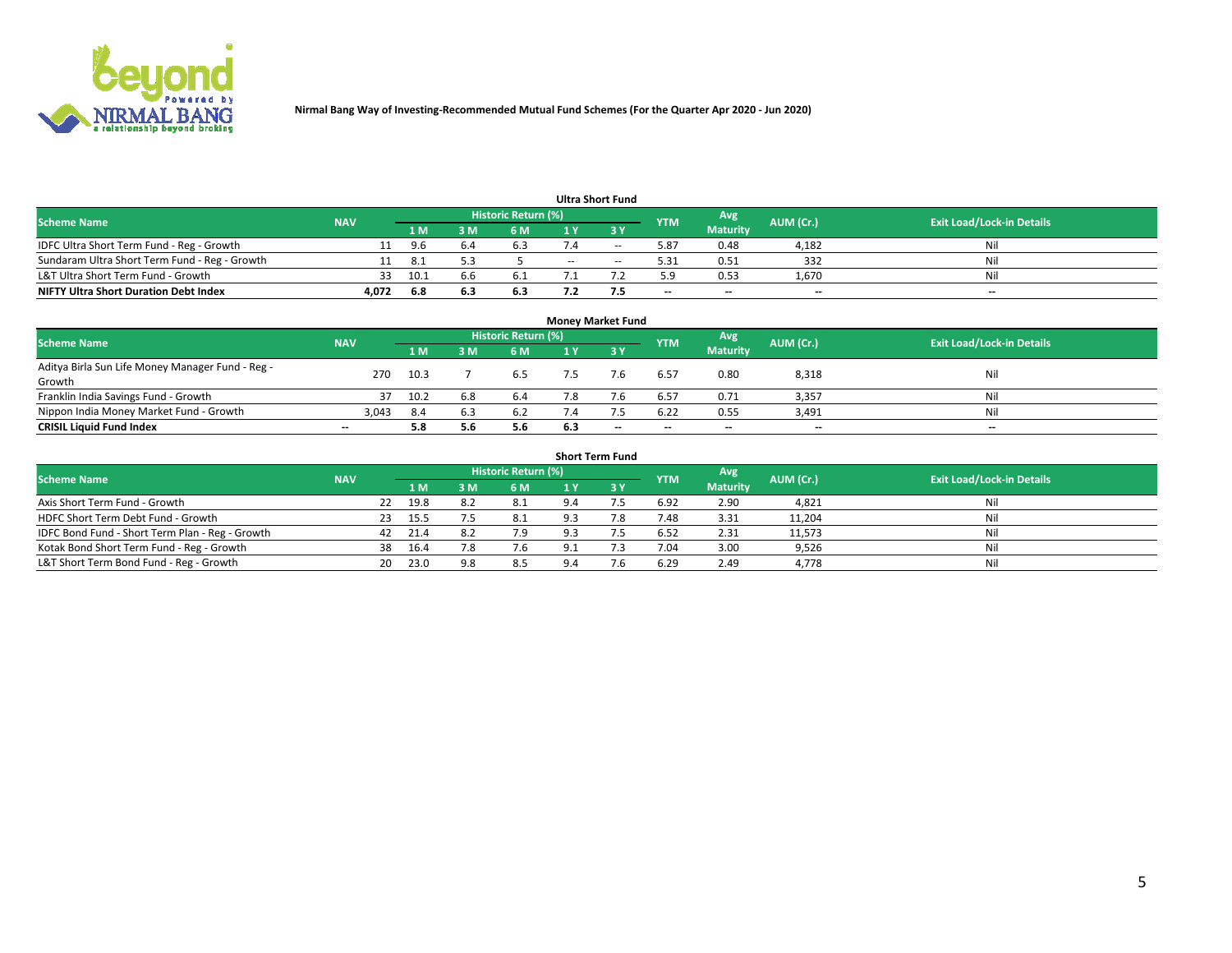

| <b>Low Duration Fund</b>                  |            |      |     |                     |  |  |            |                 |           |                                  |  |  |  |  |
|-------------------------------------------|------------|------|-----|---------------------|--|--|------------|-----------------|-----------|----------------------------------|--|--|--|--|
| <b>Scheme Name</b>                        | <b>NAV</b> |      |     | Historic Return (%) |  |  | <b>YTM</b> | Avg             | AUM (Cr.) | <b>Exit Load/Lock-in Details</b> |  |  |  |  |
|                                           |            | 1 M  | ៵៳  | 6 M                 |  |  |            | <b>Maturity</b> |           |                                  |  |  |  |  |
| Axis Treasury Advantage Fund - Growth     | 2.262      | 12.  | −b. | b.5                 |  |  | 6.52       | 1.20            | 4.229     | Nil                              |  |  |  |  |
| Canara Robeco Savings Fund - Reg - Growth |            | 13.3 |     |                     |  |  | 5.5        | 0.99            | 936       | Nil                              |  |  |  |  |
| IDFC Low Duration Fund - Reg - Growth     | 29         | 12.5 | 6.8 | b.b                 |  |  | 5.93       | 1.31            | 4,391     | Nil                              |  |  |  |  |

| <b>Banking &amp; PSU Bond Funds</b>            |            |      |     |                            |      |     |            |                 |           |                                  |  |  |  |  |
|------------------------------------------------|------------|------|-----|----------------------------|------|-----|------------|-----------------|-----------|----------------------------------|--|--|--|--|
| <b>Scheme Name</b>                             | <b>NAV</b> |      |     | <b>Historic Return (%)</b> |      |     | <b>YTM</b> | Avg             | AUM (Cr.) | <b>Exit Load/Lock-in Details</b> |  |  |  |  |
|                                                |            | 1 M. | 8 M | 6 M                        |      |     |            | <b>Maturity</b> |           |                                  |  |  |  |  |
| Axis Banking & PSU Debt Fund - Growth          | L.914      | 21.3 |     | 7.6                        |      |     | 6.50       | 2.40            | 13.089    | Ni                               |  |  |  |  |
| Kotak Banking and PSU Debt Fund - Reg - Growth | 47         | 15.5 |     |                            | 10.4 |     | 6.79       | 3.62            | 4.759     | Ni                               |  |  |  |  |
| IDFC Banking & PSU Debt Fund - Reg - Growth    | 18         | 26.3 | 9.4 | 8.8                        | 10.8 | 8.4 | 6.52       | 2.99            | 13,751    | Ni                               |  |  |  |  |

| <b>Corporate Bond Funds</b>                         |            |      |      |                     |      |     |            |                 |           |                                                         |  |  |  |  |
|-----------------------------------------------------|------------|------|------|---------------------|------|-----|------------|-----------------|-----------|---------------------------------------------------------|--|--|--|--|
| <b>Scheme Name</b>                                  | <b>NAV</b> |      |      | Historic Return (%) |      |     | <b>YTM</b> | Avg             | AUM (Cr.) | <b>Exit Load/Lock-in Details</b>                        |  |  |  |  |
|                                                     |            | 1 M. | 3 M  | 6 M                 |      |     |            | <b>Maturity</b> |           |                                                         |  |  |  |  |
| ICICI Prudential Corporate Bond Fund - Reg - Growth | 21         | 13.7 | 6.8  | 7.6                 |      | 7.6 | 6.98       | 3.18            | 11,736    | Nil                                                     |  |  |  |  |
| L&T Triple Ace Bond Fund - Reg - Growth             | 53         | 20.9 | 11.5 | 11                  | 13.8 | 8.3 | 7.16       | 8.06            | 3.169     | If redeemed bet. 0 Month to 3 Month; Exit Load is 0.5%; |  |  |  |  |
| Kotak Corporate Bond Fund - Std - Growth            | 2,699      | 15.8 |      | 7.3                 | 8.9  |     | 6.49       | 1.60            | 4,306     | Nil                                                     |  |  |  |  |

| <b>Credit Risk Fund</b>                    |            |    |     |     |                     |     |      |            |                 |           |                                                           |  |  |
|--------------------------------------------|------------|----|-----|-----|---------------------|-----|------|------------|-----------------|-----------|-----------------------------------------------------------|--|--|
| <b>Scheme Name</b>                         | <b>NAV</b> |    |     |     | Historic Return (%) |     |      | <b>YTM</b> | Avg             | AUM (Cr.) | <b>Exit Load/Lock-in Details</b>                          |  |  |
|                                            |            |    | 1 M |     | <b>6 M</b>          |     | -3 Y |            | <b>Maturity</b> |           |                                                           |  |  |
| ICICI Prudential Credit Risk Fund - Growth |            | 22 | 9.9 | 6.8 | 8.9                 | 9.1 |      | 9.38       | 2.25            | 11,994    | If redeemed bet. 0 Year to 1 Year; Exit Load is 1%;       |  |  |
| Kotak Credit Risk Fund - Reg - Growth      |            | 22 | 5.2 |     |                     | 6.8 |      | 8.76       | 2.65            | 4,798     | If redeemed bet. 0 Year to 1 Year; Exit Load is 1%;       |  |  |
|                                            |            |    |     |     |                     |     |      |            |                 |           | If redeemed bet. 0 Month to 12 Month; Exit Load is 3%; If |  |  |
| SBI Credit Risk Fund - Growth              |            | 32 | 9.1 |     | 6.3                 | 59  | 6.4  | 8.41       | $\sim$          | 4,929     | redeemed bet. 12 Month to 24 Month; Exit Load is 1.5%; If |  |  |
|                                            |            |    |     |     |                     |     |      |            |                 |           | redeemed bet. 24 Month to 36 Month; Exit Load is 0.75%;   |  |  |